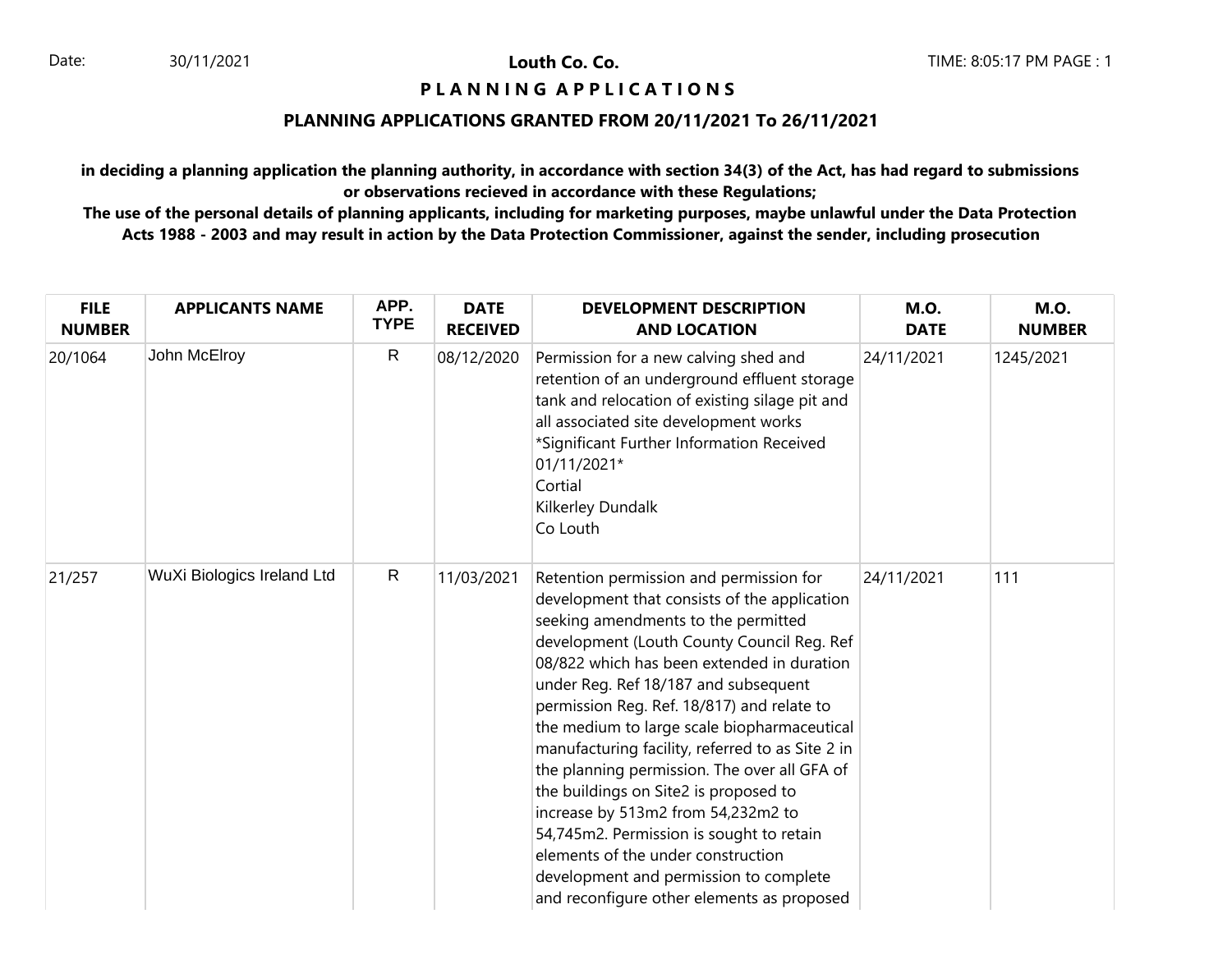## **PIANNING APPLICATIONS**

### **PLANNING APPLICATIONS GRANTED FROM 20/11/2021 To 26/11/2021**

**in deciding a planning application the planning authority, in accordance with section 34(3) of the Act, has had regard to submissions or observations recieved in accordance with these Regulations;**

| in the application documents, as summarised<br>below Permission- Revised entrance |
|-----------------------------------------------------------------------------------|
|-----------------------------------------------------------------------------------|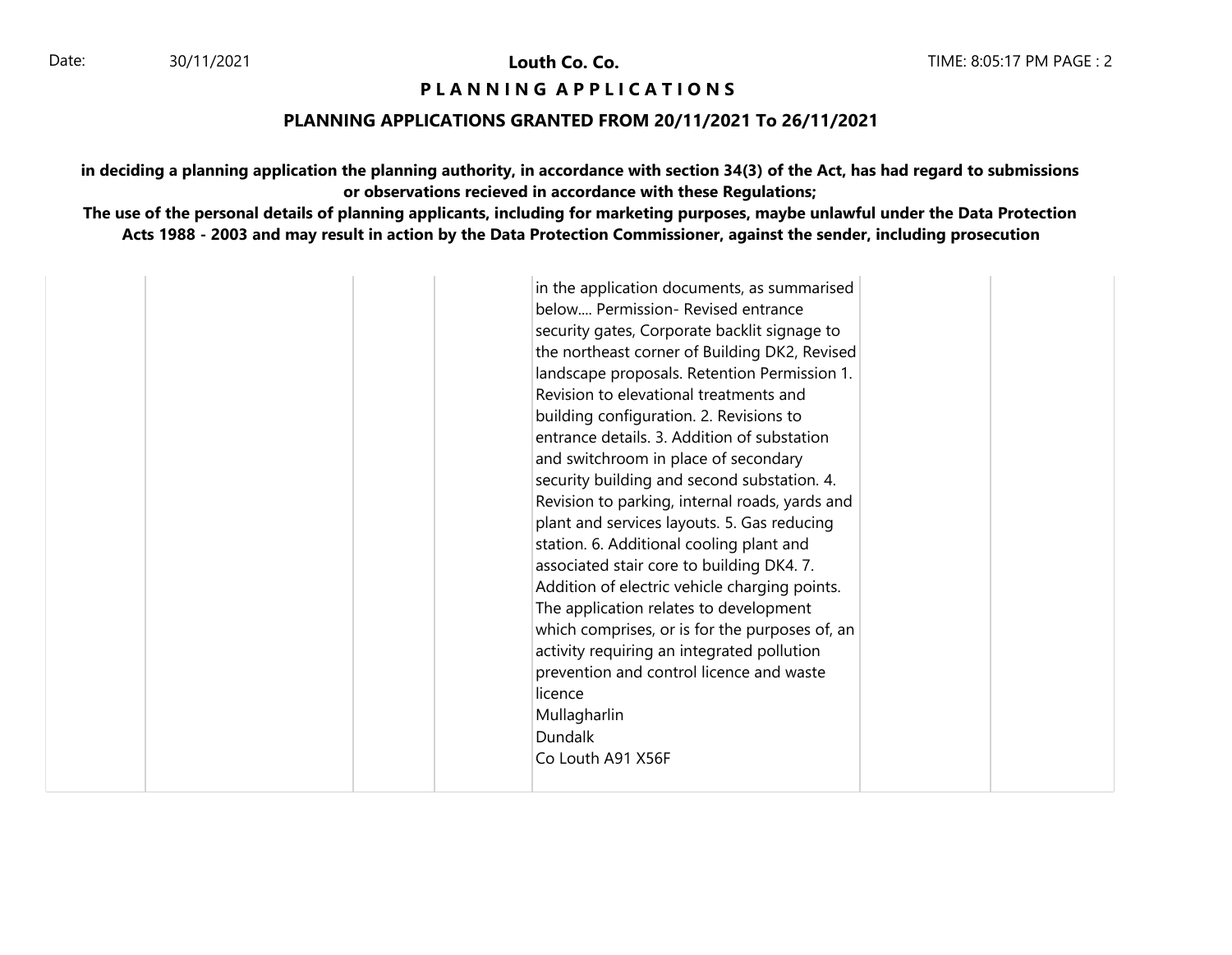## **PIANNING APPLICATIONS**

# **PLANNING APPLICATIONS GRANTED FROM 20/11/2021 To 26/11/2021**

**in deciding a planning application the planning authority, in accordance with section 34(3) of the Act, has had regard to submissions or observations recieved in accordance with these Regulations;**

| <b>FILE</b><br><b>NUMBER</b> | <b>APPLICANTS NAME</b> | APP.<br><b>TYPE</b> | <b>DATE</b><br><b>RECEIVED</b> | <b>DEVELOPMENT DESCRIPTION</b><br><b>AND LOCATION</b>                                                                                                                                                                                                                                                                                                                        | <b>M.O.</b><br><b>DATE</b> | <b>M.O.</b><br><b>NUMBER</b> |
|------------------------------|------------------------|---------------------|--------------------------------|------------------------------------------------------------------------------------------------------------------------------------------------------------------------------------------------------------------------------------------------------------------------------------------------------------------------------------------------------------------------------|----------------------------|------------------------------|
| 21/321                       | Andrew Finnegan        | $\mathsf{R}$        | 26/03/2021                     | Retention permission and completion of as<br>constructed, partially completed shed and all<br>associated site development works<br>Seatown Gardens<br>Dundalk<br>Co Louth                                                                                                                                                                                                    | 24/11/2021                 | 1249/2021                    |
| 21/489                       | <b>Catriona Toner</b>  | P                   | 29/04/2021                     | Permission for development that will consist<br>of one dwelling house, domestic garage,<br>waste water disposal system and all<br>associated site works *Significant Further<br>Information submitted 05/11/21 which<br>relates to relocation of proposed domestic<br>garage on site and entrance to proposed<br>development.*<br>Bellurgan<br>Jennkinstown Dundalk Co Louth | 24/11/2021                 | 1247/2021                    |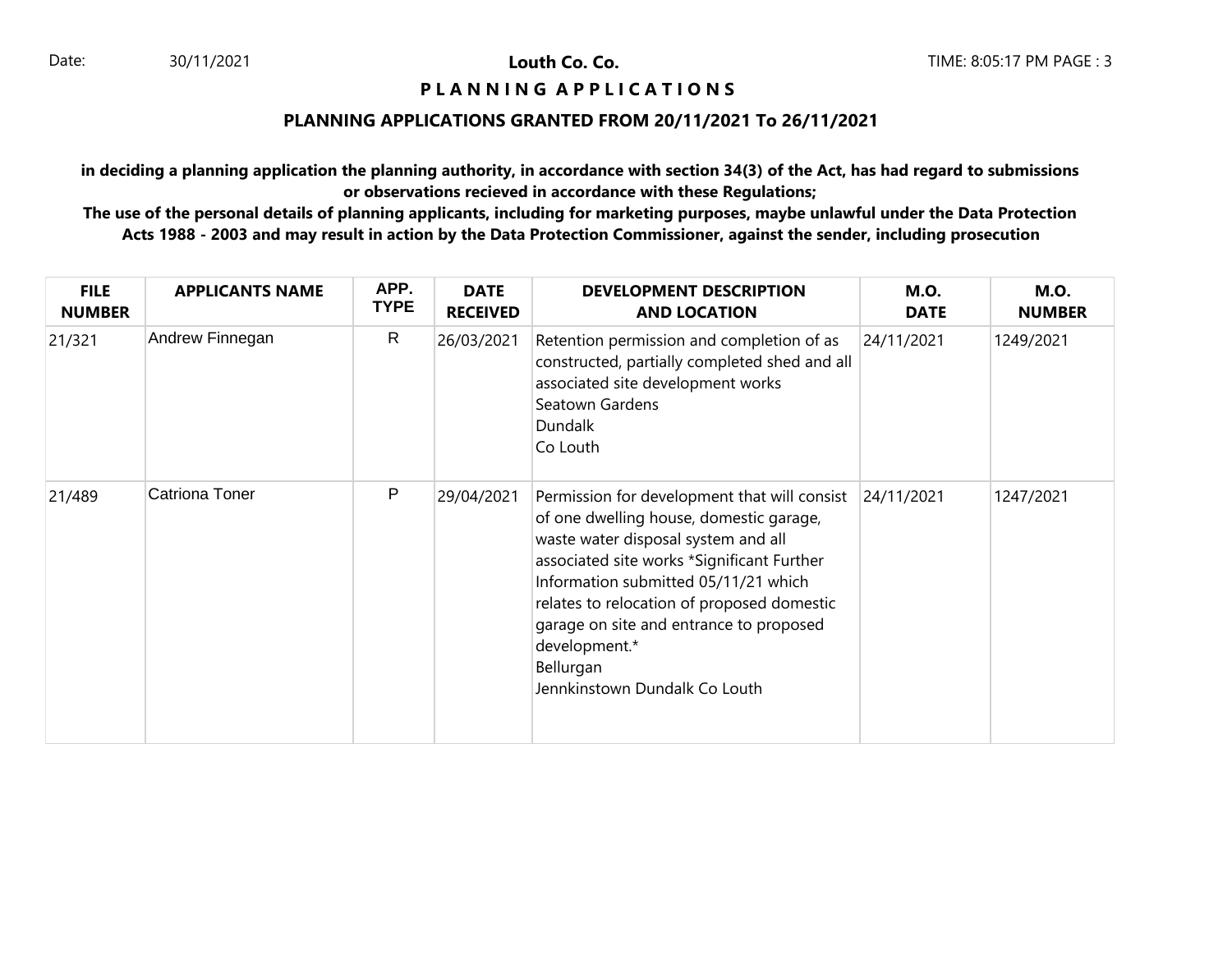### **PIANNING APPLICATIONS**

### **PLANNING APPLICATIONS GRANTED FROM 20/11/2021 To 26/11/2021**

**in deciding a planning application the planning authority, in accordance with section 34(3) of the Act, has had regard to submissions or observations recieved in accordance with these Regulations;**

| <b>FILE</b>   | <b>APPLICANTS NAME</b> | APP.        | <b>DATE</b>     | <b>DEVELOPMENT DESCRIPTION</b>                                                                                                                                                                                                                                                                                                  | <b>M.O.</b> | <b>M.O.</b>   |
|---------------|------------------------|-------------|-----------------|---------------------------------------------------------------------------------------------------------------------------------------------------------------------------------------------------------------------------------------------------------------------------------------------------------------------------------|-------------|---------------|
| <b>NUMBER</b> |                        | <b>TYPE</b> | <b>RECEIVED</b> | <b>AND LOCATION</b>                                                                                                                                                                                                                                                                                                             | <b>DATE</b> | <b>NUMBER</b> |
| 21/574        | Shane McMahon          | P           | 13/05/2021      | Permission for development that will consist<br>of a new two storey dwelling, two-story<br>domestic garage, new vehicular entrance,<br>effluent treatment system, percolation area<br>and all associated site development works.<br>*Significant Further Information submitted<br>$01/11/21*$<br>Mullacrew<br>Louth<br>Co Louth | 26/11/2021  | 1262/21       |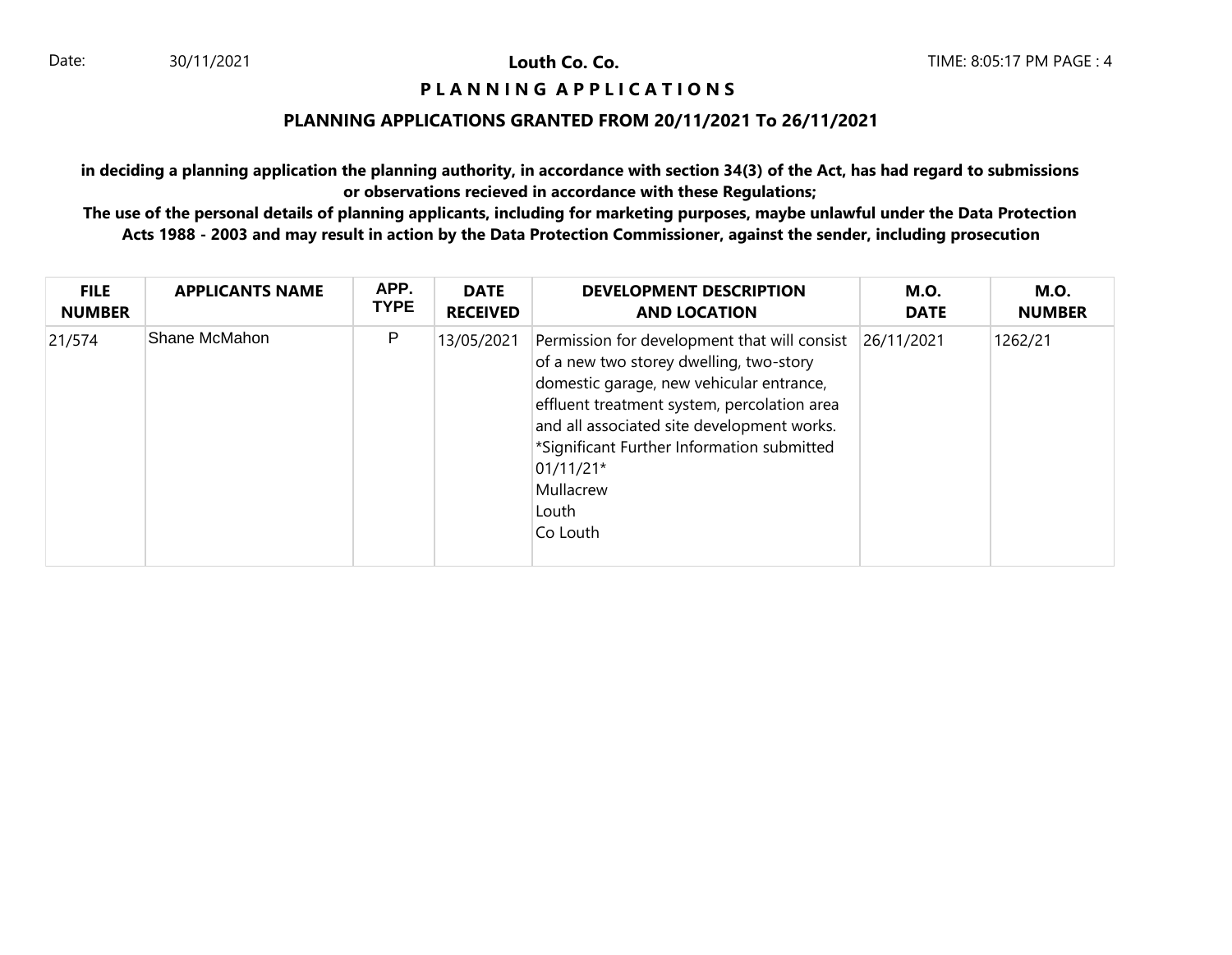## **PIANNING APPLICATIONS**

### **PLANNING APPLICATIONS GRANTED FROM 20/11/2021 To 26/11/2021**

**in deciding a planning application the planning authority, in accordance with section 34(3) of the Act, has had regard to submissions or observations recieved in accordance with these Regulations;**

| <b>FILE</b>   | <b>APPLICANTS NAME</b>    | APP.         | <b>DATE</b>     | <b>DEVELOPMENT DESCRIPTION</b>                                                                                                                                                                                                                                                                                                                                                                                                                                                                                                                                                                                                                                                                                                                          | <b>M.O.</b> | <b>M.O.</b>   |
|---------------|---------------------------|--------------|-----------------|---------------------------------------------------------------------------------------------------------------------------------------------------------------------------------------------------------------------------------------------------------------------------------------------------------------------------------------------------------------------------------------------------------------------------------------------------------------------------------------------------------------------------------------------------------------------------------------------------------------------------------------------------------------------------------------------------------------------------------------------------------|-------------|---------------|
| <b>NUMBER</b> |                           | <b>TYPE</b>  | <b>RECEIVED</b> | <b>AND LOCATION</b>                                                                                                                                                                                                                                                                                                                                                                                                                                                                                                                                                                                                                                                                                                                                     | <b>DATE</b> | <b>NUMBER</b> |
| 21/582        | Remcoll Developments Ltd. | $\mathsf{P}$ | 14/05/2021      | Permission for the demolition of existing<br>retail/commercial units, boundary walls, rear<br>storage yard and parking area. Construction<br>of new mixed use development ranging from<br>2-5 storeys, consisting of 1 no. retail unit<br>(86sqm) and 51 no. residential units (6 no.<br>studio, 23 no. 1 bed and 22 no. 2 bed units)<br>arranged around a central courtyard and<br>including refuse storage, cycle parking,<br>communal storage, playground, 2m wide<br>footpath along the northern elevation and all<br>associated site development works.<br>*Significant Further Information received on<br>29/10/2021 provides for, inter alia, a<br>reduction to 49 no. apartments in total*<br>84-88 Dublin Street<br><b>Dundalk</b><br>Co Louth | 22/11/2021  | 1241a/2021    |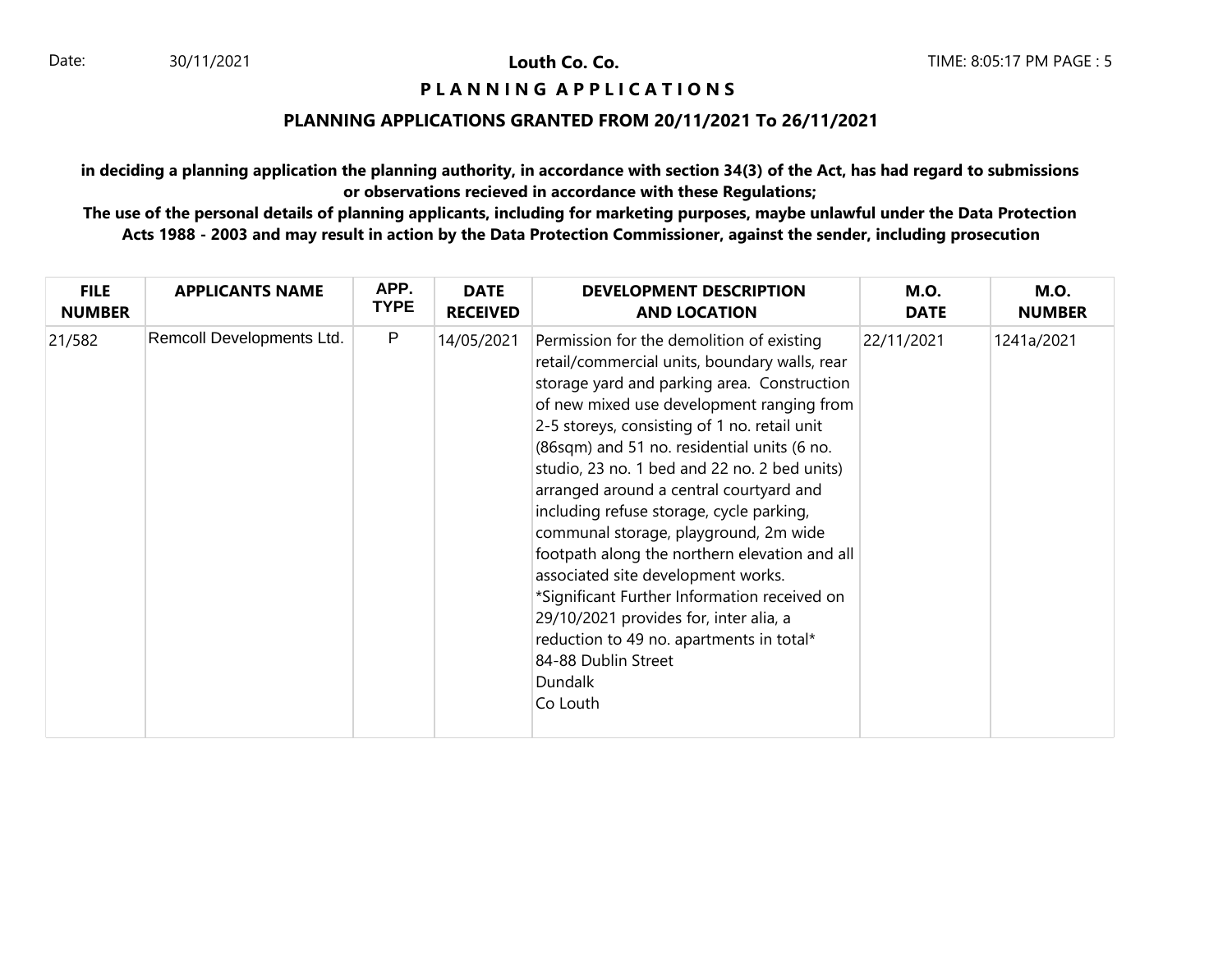## **PIANNING APPLICATIONS**

#### **PLANNING APPLICATIONS GRANTED FROM 20/11/2021 To 26/11/2021**

**in deciding a planning application the planning authority, in accordance with section 34(3) of the Act, has had regard to submissions or observations recieved in accordance with these Regulations;**

| <b>FILE</b><br><b>NUMBER</b> | <b>APPLICANTS NAME</b>                 | APP.<br><b>TYPE</b> | <b>DATE</b><br><b>RECEIVED</b> | <b>DEVELOPMENT DESCRIPTION</b><br><b>AND LOCATION</b>                                                                                                                                                                                                                                                                                                                                                         | <b>M.O.</b><br><b>DATE</b> | <b>M.O.</b><br><b>NUMBER</b> |
|------------------------------|----------------------------------------|---------------------|--------------------------------|---------------------------------------------------------------------------------------------------------------------------------------------------------------------------------------------------------------------------------------------------------------------------------------------------------------------------------------------------------------------------------------------------------------|----------------------------|------------------------------|
| 21/709                       | Lurganboy Farm Ltd.                    | $\mathsf{R}$        | 04/06/2021                     | Retention and Permission: Retention<br>permission for an extension to an existing<br>agricultural building and retention for an<br>existing dungstead together with planning<br>permission for a further extension (953m2) to<br>the existing agricultural building and all<br>associated site development works. *Further<br>Information received on 05/11/2021*<br>Clonmore<br>Togher<br>Drogheda, Co Louth | 26/11/2021                 | 1268/21                      |
| 21/732                       | Claire Armstrong and<br>Ciaran McGuire | P                   | 11/06/2021                     | Permission for a dwelling house, domestic<br>garage, waste water treatment system and<br>associated site development works<br>*Significant Further Information submitted<br>04/11/21 which includes a revised house<br>design*<br>Liberties of Carlingford<br>Carlingford<br>Co Louth                                                                                                                         | 24/11/2021                 | 1246/2021                    |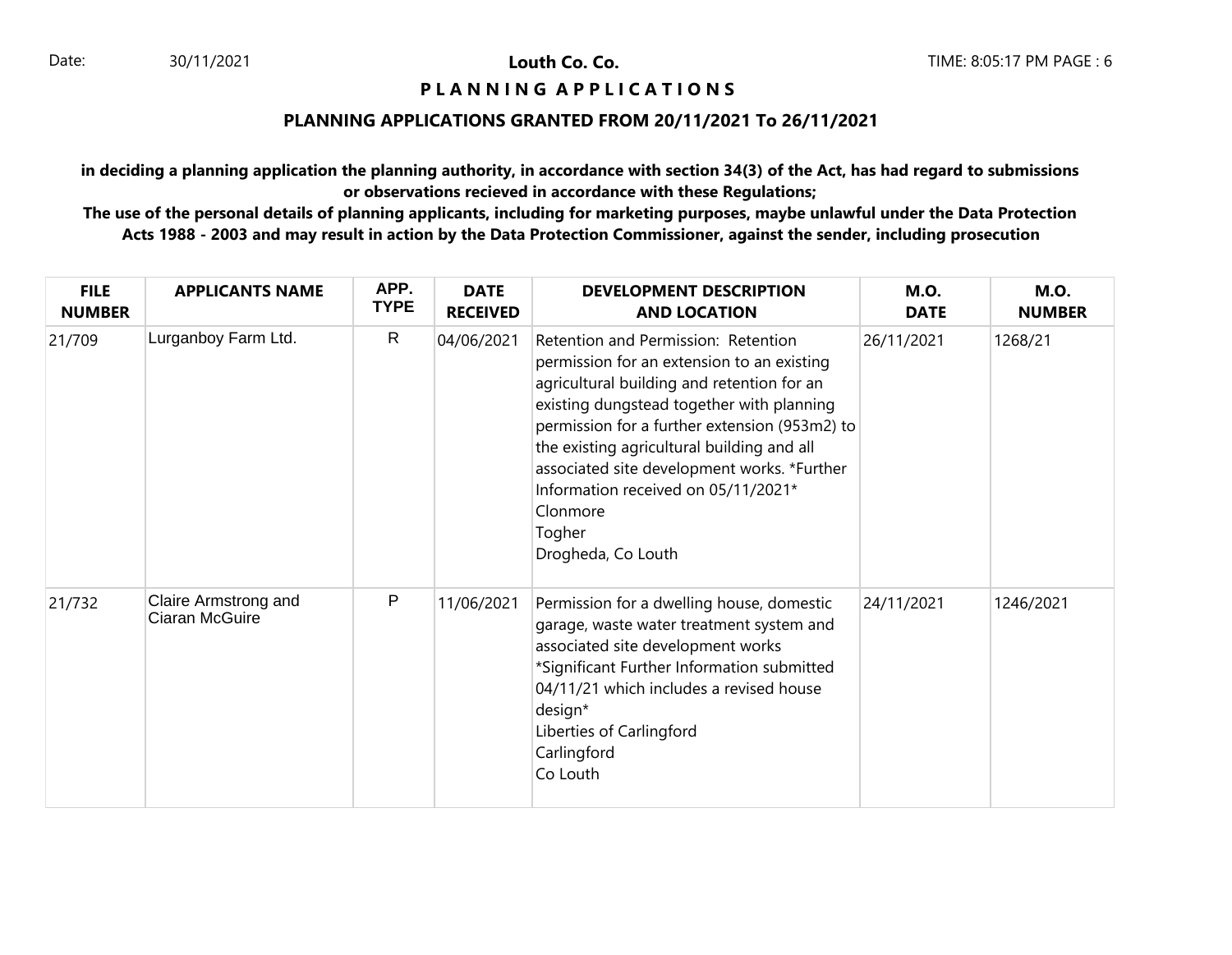## **P L A N N I N G A P P L I C A T I O N S**

## **PLANNING APPLICATIONS GRANTED FROM 20/11/2021 To 26/11/2021**

**in deciding a planning application the planning authority, in accordance with section 34(3) of the Act, has had regard to submissions or observations recieved in accordance with these Regulations;**

| 21/760 | The Board of Management<br>Marymount National School | P | 18/06/2021 | Proposed development consisting of a new<br>two storey 24 classroom school including all<br>ancillary teacher and pupil facilities, delivered<br>on a phased basis, will include the phased<br>demolition/removal of the existing school<br>building on the site including the relocation<br>of 1 no. prefabricated building and eventual<br>removal of all prefabricated buildings.<br>Vehicular access to the site will be<br>reconfigured with the existing entrance<br>removed and a new pedestrian and vehicle<br>entrance and exit formed off Donore Avenue<br>providing access to a new drop off area the<br>new entrance also accesses a new one-way<br>coach and staff car park along the southern<br>boundary exiting out onto Highfield Road.<br>The development will include the provision<br>of bicycle and scooter parking, hard and soft<br>play areas, piped infrastructure and ducting,<br>plant landscaping and boundary treatments,<br>disabled car parking spaces, e-car charging<br>points, ancillary pedestrian access ramps and<br>stairs, signage, attenuation tank, changes in<br>level and all associated site development and<br>excavation works above and below ground<br>Marymount National School<br>Ballsgrove | 22/11/2021 | 1241b/2021 |
|--------|------------------------------------------------------|---|------------|------------------------------------------------------------------------------------------------------------------------------------------------------------------------------------------------------------------------------------------------------------------------------------------------------------------------------------------------------------------------------------------------------------------------------------------------------------------------------------------------------------------------------------------------------------------------------------------------------------------------------------------------------------------------------------------------------------------------------------------------------------------------------------------------------------------------------------------------------------------------------------------------------------------------------------------------------------------------------------------------------------------------------------------------------------------------------------------------------------------------------------------------------------------------------------------------------------------------------------------------|------------|------------|
|        |                                                      |   |            | Drogheda<br>County Louth                                                                                                                                                                                                                                                                                                                                                                                                                                                                                                                                                                                                                                                                                                                                                                                                                                                                                                                                                                                                                                                                                                                                                                                                                       |            |            |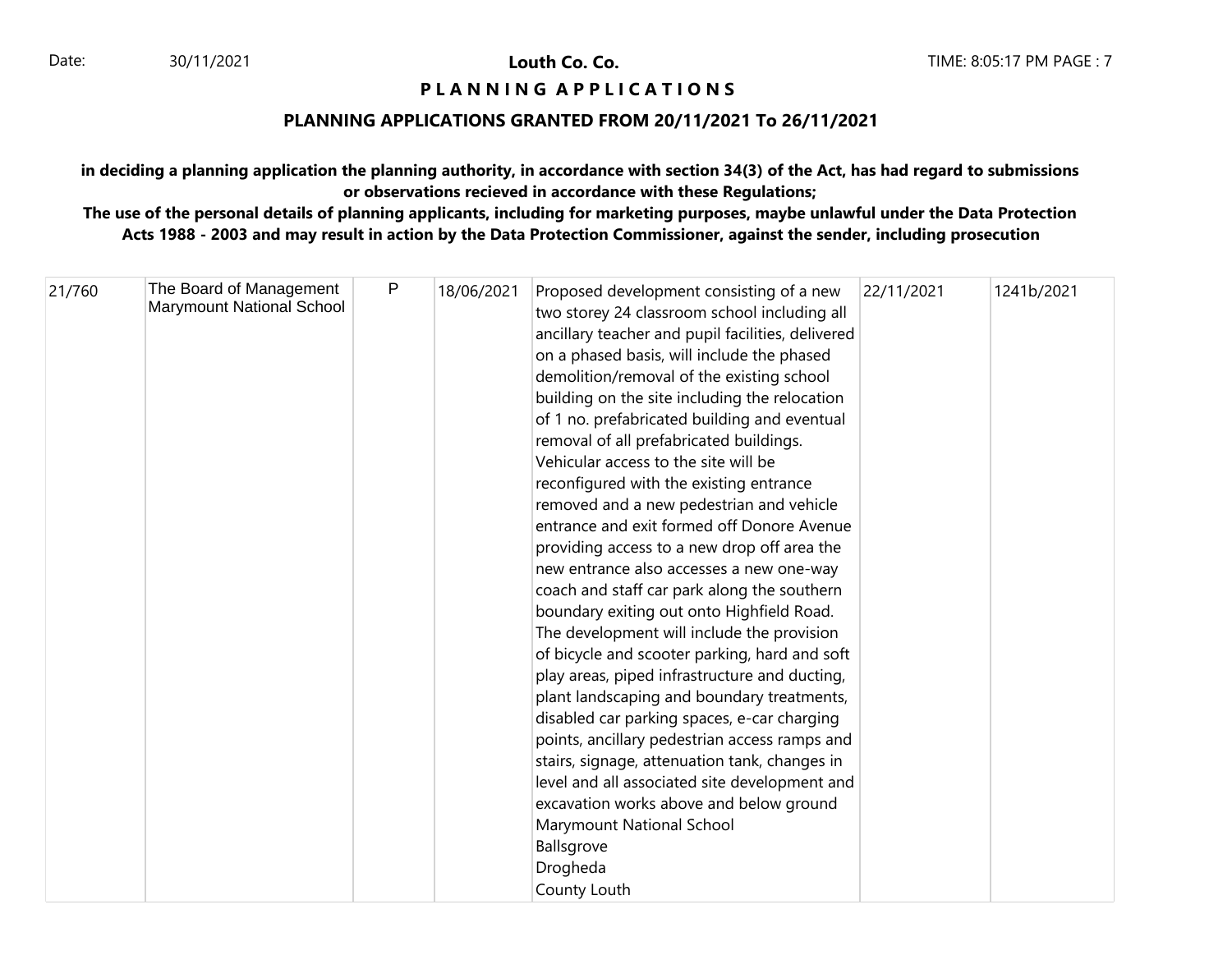## **PIANNING APPLICATIONS**

#### **PLANNING APPLICATIONS GRANTED FROM 20/11/2021 To 26/11/2021**

**in deciding a planning application the planning authority, in accordance with section 34(3) of the Act, has had regard to submissions or observations recieved in accordance with these Regulations;**

| <b>FILE</b><br><b>NUMBER</b> | <b>APPLICANTS NAME</b> | APP.<br><b>TYPE</b> | <b>DATE</b><br><b>RECEIVED</b> | <b>DEVELOPMENT DESCRIPTION</b><br><b>AND LOCATION</b>                                                                                                                                                                                                                                                                                                                                                                                                             | <b>M.O.</b><br><b>DATE</b> | <b>M.O.</b><br><b>NUMBER</b> |
|------------------------------|------------------------|---------------------|--------------------------------|-------------------------------------------------------------------------------------------------------------------------------------------------------------------------------------------------------------------------------------------------------------------------------------------------------------------------------------------------------------------------------------------------------------------------------------------------------------------|----------------------------|------------------------------|
| 21/900                       | Ion Renewables Limited | P                   | 19/07/2021                     | Permission for (i) Construction of a Stationary 26/11/2021<br>Battery Storage Facility which includes eight<br>40ft containers and double medium voltage<br>skids and (ii) All associated site and<br>development works (iii) This application is<br>accompanied by a Natura Impact Statement.<br>*Significant Further Information received on<br>15/10/2021 which includes a revised Natura<br>Impact Statement*<br>Xerox Technology Park<br>Dundalk<br>Co Louth |                            |                              |
| 21/946                       | Noel Fox               | P                   | 27/07/2021                     | Permission for development that will consist 24/11/2021<br>of the construction of a two storey extension<br>to the left side, a garage to the right side and<br>two modified dormers at the front.<br>*Significant further information received on<br>3rd November, 2021*<br>Sleuth Wood<br>Shilties Lough Greenore Road<br>Carlingford Co Louth                                                                                                                  |                            | 1244/2021                    |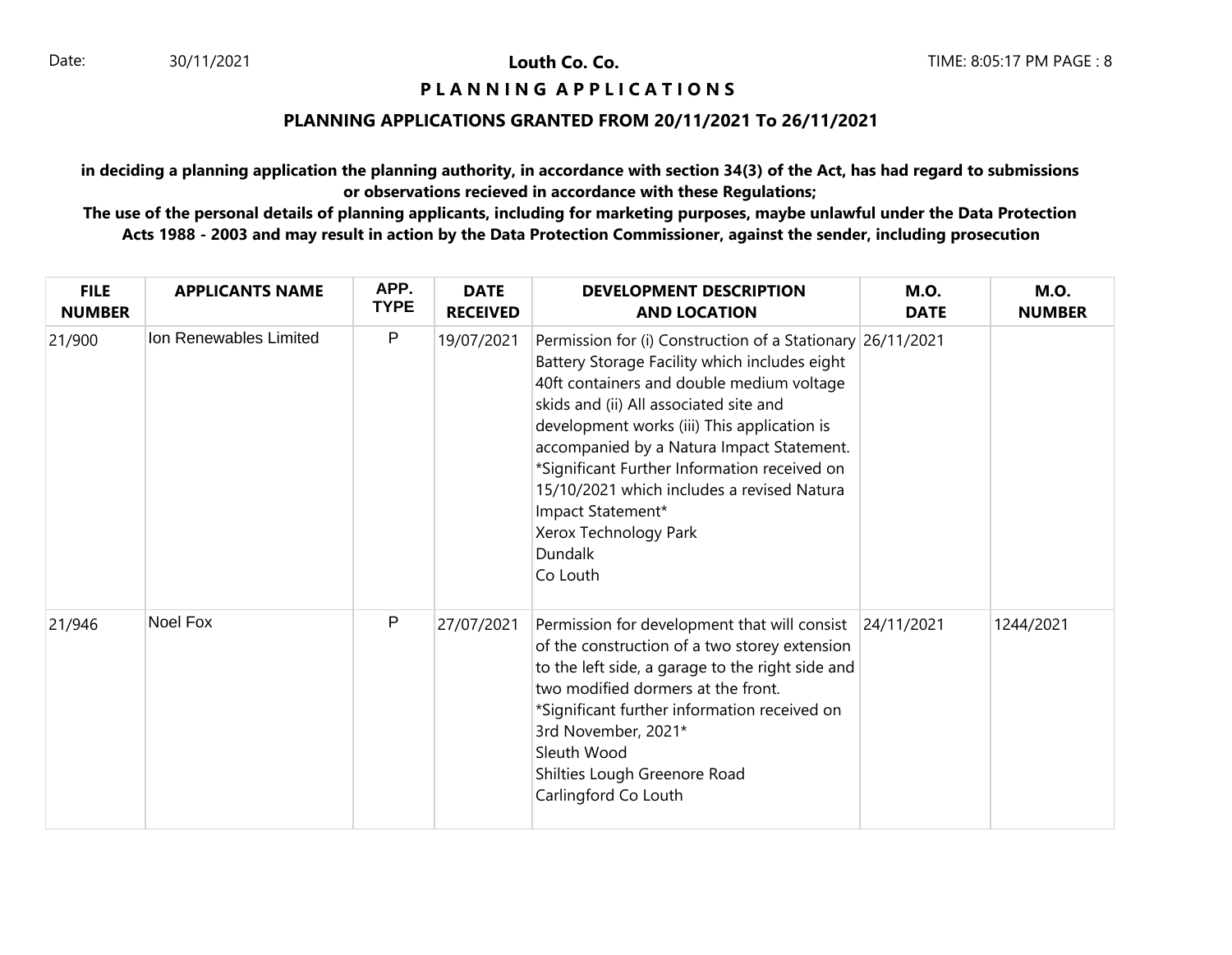## **PIANNING APPLICATIONS**

### **PLANNING APPLICATIONS GRANTED FROM 20/11/2021 To 26/11/2021**

**in deciding a planning application the planning authority, in accordance with section 34(3) of the Act, has had regard to submissions or observations recieved in accordance with these Regulations;**

| <b>FILE</b><br><b>NUMBER</b> | <b>APPLICANTS NAME</b>                                      | APP.<br><b>TYPE</b> | <b>DATE</b><br><b>RECEIVED</b> | <b>DEVELOPMENT DESCRIPTION</b><br><b>AND LOCATION</b>                                                                                                                                                                                                                                                                                                                                                                                                                                                                                                                                 | <b>M.O.</b><br><b>DATE</b> | <b>M.O.</b><br><b>NUMBER</b> |
|------------------------------|-------------------------------------------------------------|---------------------|--------------------------------|---------------------------------------------------------------------------------------------------------------------------------------------------------------------------------------------------------------------------------------------------------------------------------------------------------------------------------------------------------------------------------------------------------------------------------------------------------------------------------------------------------------------------------------------------------------------------------------|----------------------------|------------------------------|
| 21/1045                      | Board of Management St<br><b>Colmcilles National School</b> | ${\sf P}$           | 23/08/2021                     | Permission for development that will consist<br>of ; 1. The construction of a single storey<br>extension to provide a 4 no. replacement<br>early intervention classrooms, with ancillary<br>rooms, external play and sensory garden, 2.<br>Alteration and extension of existing assembly<br>hall to provide entrance lobby and foyer, 3.<br>Alterations and extension of vehicular<br>parking area, 4. Upgrade of existing<br>wastewater treatment system and provision<br>of new percolation area and all associated<br>site development works<br>Tullydonnell<br>Togher<br>Co Louth | 24/11/2021                 | 1251/2021                    |
| 21/1137                      | Keara Crilly                                                | $\circ$             | 13/09/2021                     | Outline permission for one dwelling house,<br>waste water treatment system and all<br>associated site development works<br>Drumnasillagh<br>Ravensdale<br>Dundalk, Co Louth                                                                                                                                                                                                                                                                                                                                                                                                           | 26/11/2021                 | 1261/21                      |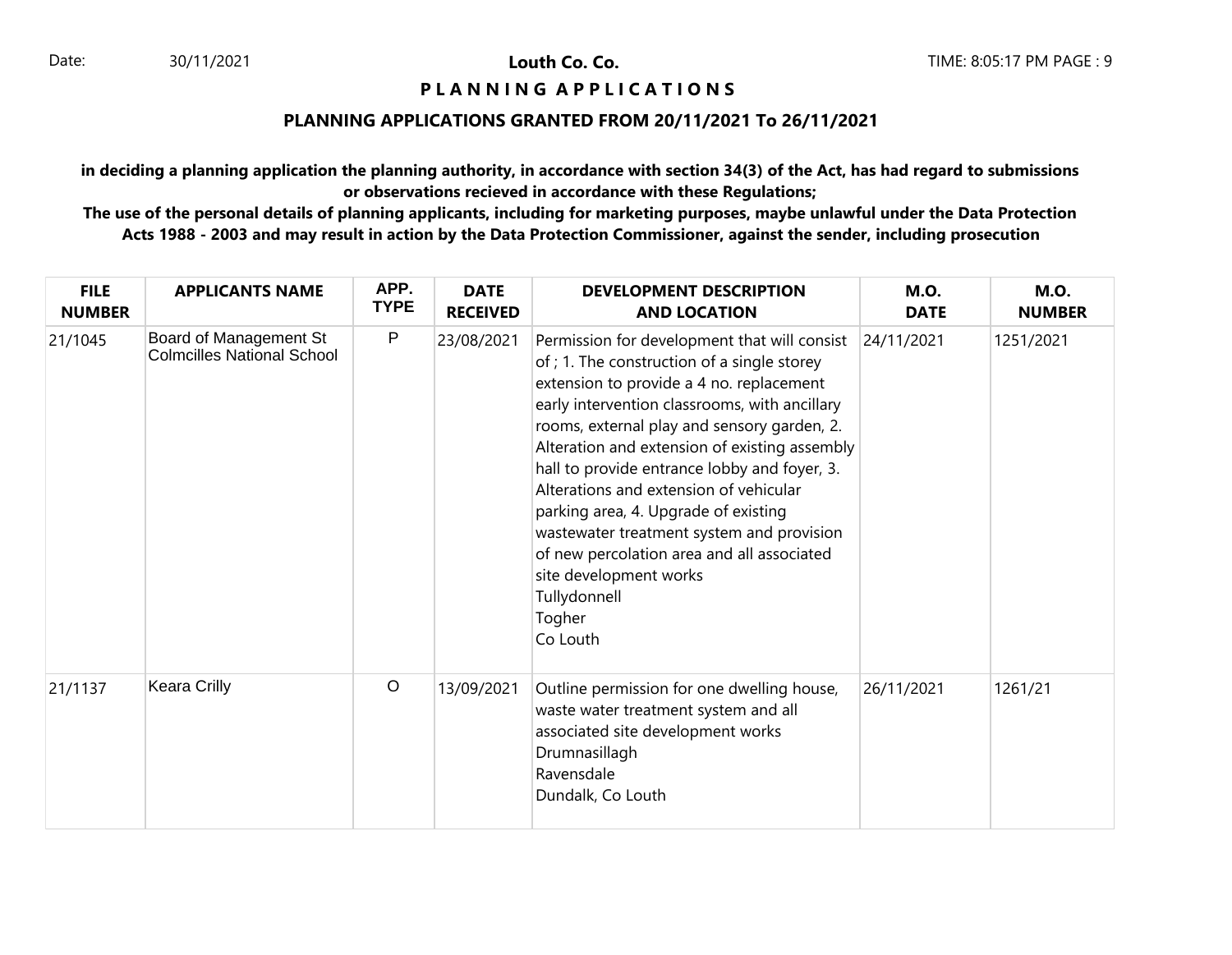## **PIANNING APPLICATIONS**

# **PLANNING APPLICATIONS GRANTED FROM 20/11/2021 To 26/11/2021**

**in deciding a planning application the planning authority, in accordance with section 34(3) of the Act, has had regard to submissions or observations recieved in accordance with these Regulations;**

| <b>FILE</b><br><b>NUMBER</b> | <b>APPLICANTS NAME</b> | APP.<br><b>TYPE</b> | <b>DATE</b><br><b>RECEIVED</b> | <b>DEVELOPMENT DESCRIPTION</b><br><b>AND LOCATION</b>                                                                                                                                                                                                                   | <b>M.O.</b><br><b>DATE</b> | <b>M.O.</b><br><b>NUMBER</b> |
|------------------------------|------------------------|---------------------|--------------------------------|-------------------------------------------------------------------------------------------------------------------------------------------------------------------------------------------------------------------------------------------------------------------------|----------------------------|------------------------------|
| 21/1243                      | Vyasan Abraham         | P                   | 05/10/2021                     | Permission for extensions to front, side and<br>rear of existing dwelling house, internal<br>alterations and all associated site<br>development works<br>97A Oaklawns<br>St Alphonsus Road<br>Dundalk, Co Louth                                                         | 24/11/2021                 | 1243/2021                    |
| 21/1258                      | Teresa Fagan           | P                   | 08/10/2021                     | Permission for the demolition of existing<br>dwelling house and construction of new<br>replacement dwelling house, effluent<br>treatment system and percolation area and<br>all associated site works<br>Whitestown<br>Greenore<br>Co Louth                             | 24/11/2021                 | 1253/2021                    |
| 21/1269                      | Patricia Connolly      | P                   | 11/10/2021                     | Permission for the construction of a single<br>storey ground floor extension and a first<br>floor extension above the existing garage all<br>to the side of existing house, including all<br>associated site works<br>33 Stameen Lawns<br>Stameen<br>Drogheda, Co Louth | 26/11/2021                 | 1267/21                      |